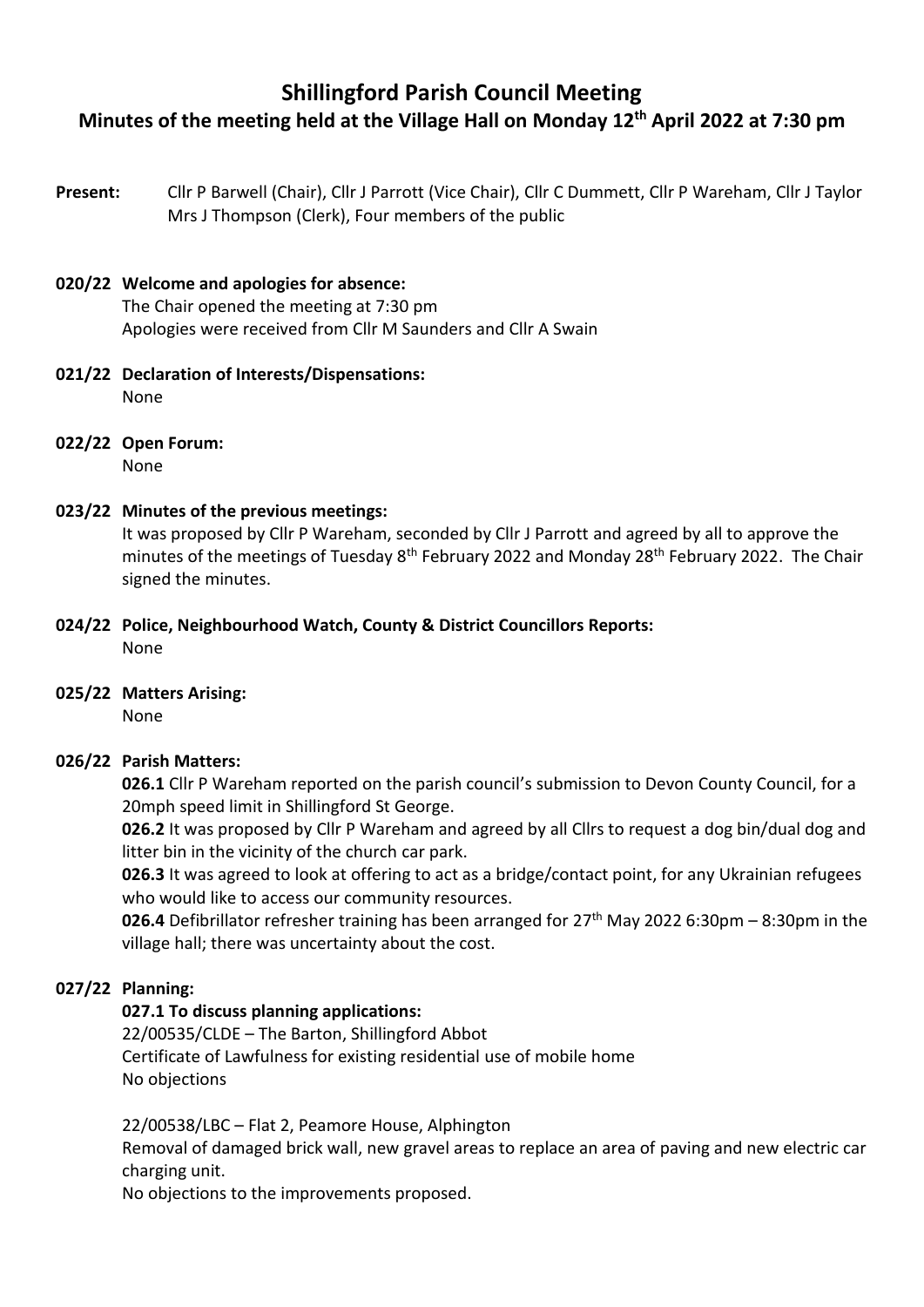### **027.2 To note planning decisions:**

21/02813/HOU – 2 Peamore House, Alphington Erection of an oak framed garden room replacing existing garden room Refusal of planning permission

21/02814/LBC – 2 Peamore House, Alphington Erection of an oak framed garden room replacing existing garden room Refusal of consent

## **027.3 To note planning applications withdrawn:**

22/00019/DCC – Lower Brenton Farm, Road past Higher Brenton Farm, Kennford Town and Country Planning (Environmental Impact Assessment) Regulations 2017. Provision of temporary construction, demolition and excavation waste recycling facility' importation and landfilling of approximately 1.2 million cu,m of inert waste materials; and associated works including the installation of drainage infrastructure and alterations to existing vehicular accesses, at Lower Brenton Farm, Road past Higher Brenton, Kennford EX6 7YL Application withdrawn

### **027.4 Enforcement issues:**

After a thorough investigation by Teignbridge District Council, they confirm that any breaches in planning control at The Outdoors School, have now been remedied and the case closed. **027.5** After discussion over requested feedback for the TDC Planning Enforcement Review Group, the PC agreed to convey their frustrations over the length of time it takes for enforcement issues to be dealt with. The PC stated that they understood the pressures the team were under and were keen to work with them and offer any encouragement and assistance.

### **028/22 Audit 2021-2022**

**028.1** The Clerk informed all of the audit process for 2021-22 and suggested that the internal auditor submit an invoice for works completed.

**028.2** The Certificate of Exemption was approved, agreed by all and signed by the Responsible Financial Officer and the Chairman.

**028.3** The Fixed Assets List was approved and agreed by all.

**028.4** The Explanation of Variances was noted.

**028.5** The Summary of Receipts & Payments was noted.

## **029/22 029.1** The monthly bank reconciliations for February and March 2022 were approved and signed by Cllr J Parrott and the Clerk.

**029.2** The following payments were approved by all Cllrs:

|  | £69.60 | TP Jones & Co | <b>Payroll Services</b> |
|--|--------|---------------|-------------------------|
|--|--------|---------------|-------------------------|

- £17.00 P Wareham Village signs & troughs materials
- £90.45 DALC Membership to NALC and DALC

The following payments made since the last meeting were noted:

- £320.40 Jon Pearson Landfill meeting and technical notes
- £85.17 G Young Landfill film

**029.3** The final quarterly budget update for 2021-22 was noted.